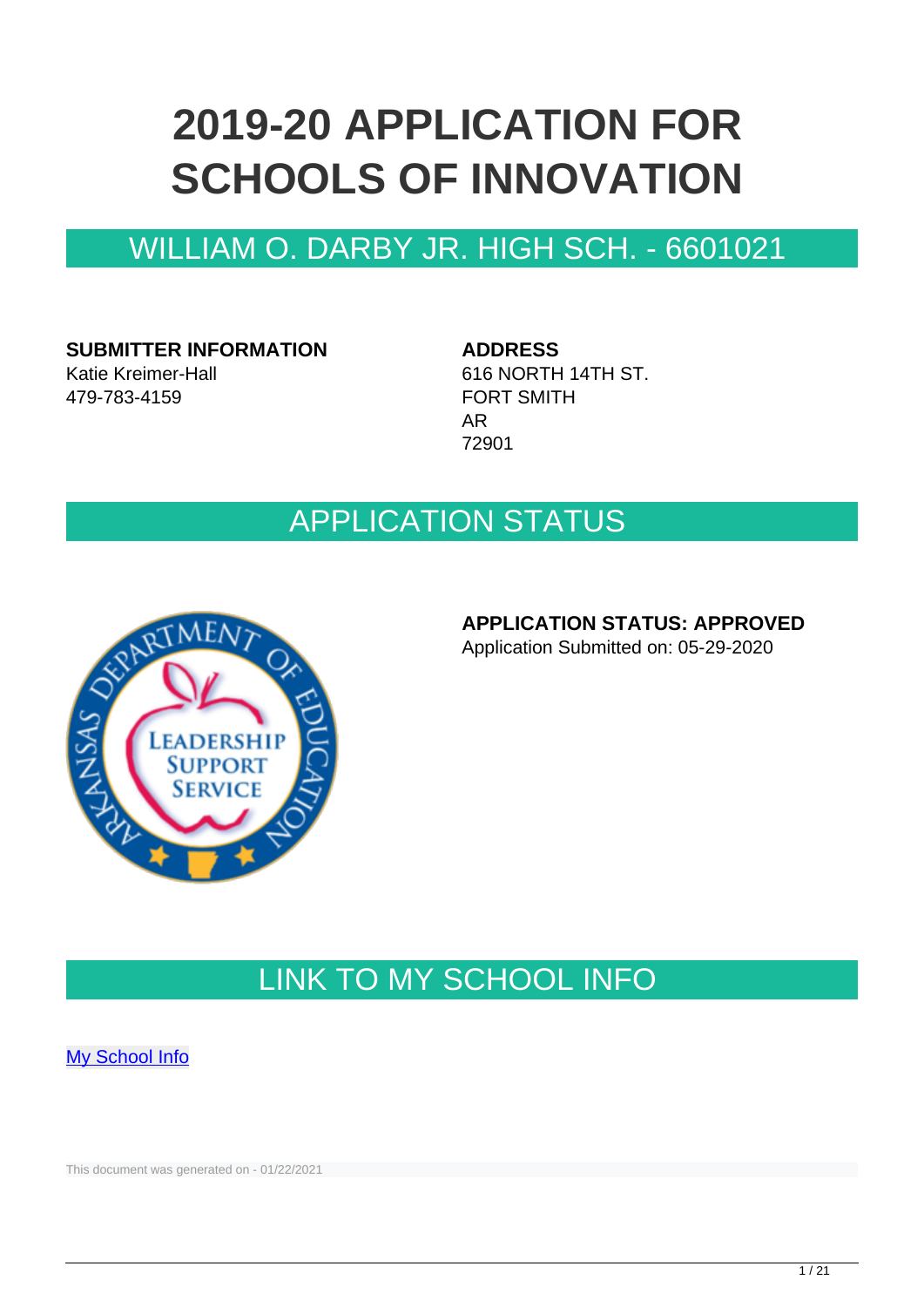# **SECTION 1:** INNOVATION PLANS

### **Narrative Description of the Innovation Plan**

**Overview** 

In the fall of 2017, the Fort Smith School District began work with the community on identifying a common vision. This nearly year long process included multiple stakeholder groups of students, parents, staff, business members, community members and higher education representatives to review and discuss multiple sources of data. Data was gathered from surveys, interviews, academic reports, needs assessments, and future projections related to economic development and careers. From this work, VISION 2023 was presented to school board members for approval. Furthermore, voters supported this effort by passing a school millage. Campus leaders looked at system needs to ensure that students were prepared to meet community expectations. Student needs and preparation for the future opportunities in career and post secondary became a focus. Campus leaders identified, through tools such as You Science and Naviance, that many students had aptitude but did not have interest in the Health Science career cluster where VISION 2023 data supported a projection of high demand careers. After the review of data, Darby Principal, Dr. Kreimer-Hall was approached to consider opportunities for students to create a high interest and academic rigor in health sciences. After researching surrounding states and area districts, Dr. Kreimer-Hall approached the Darby staff will an academy approach. The Darby campus has the physical space to accommodate this type of personalized, innovative, and high interest approach to learning. The academy would allow students to explore learning through the lens of Health Sciences.

The Health Sciences Academy - A School within a School at Darby Jr. High will be designed to accelerate academics in the areas of math and science as well as expose students to occupations within the healthcare industry. In addition to rigorous academic preparation, this academy will help students develop proper workplace skills, terminology, ethics, and procedures for the ever changing medical field. Through the academy experience, students will also receive opportunities for clinical site work, job shadowing, and mentoring in the local healthcare industry. The inaugural class of the HSA would serve 6th grade in the fall of 2020. An additional cohort of students will be added each year until a maximum of 150 students in grades 6th-8th are participating in the academy during the 2022-2023 school year.

#### Application Process

Any current fifth-grade student with satisfactory attendance (95% or better) and behavior is eligible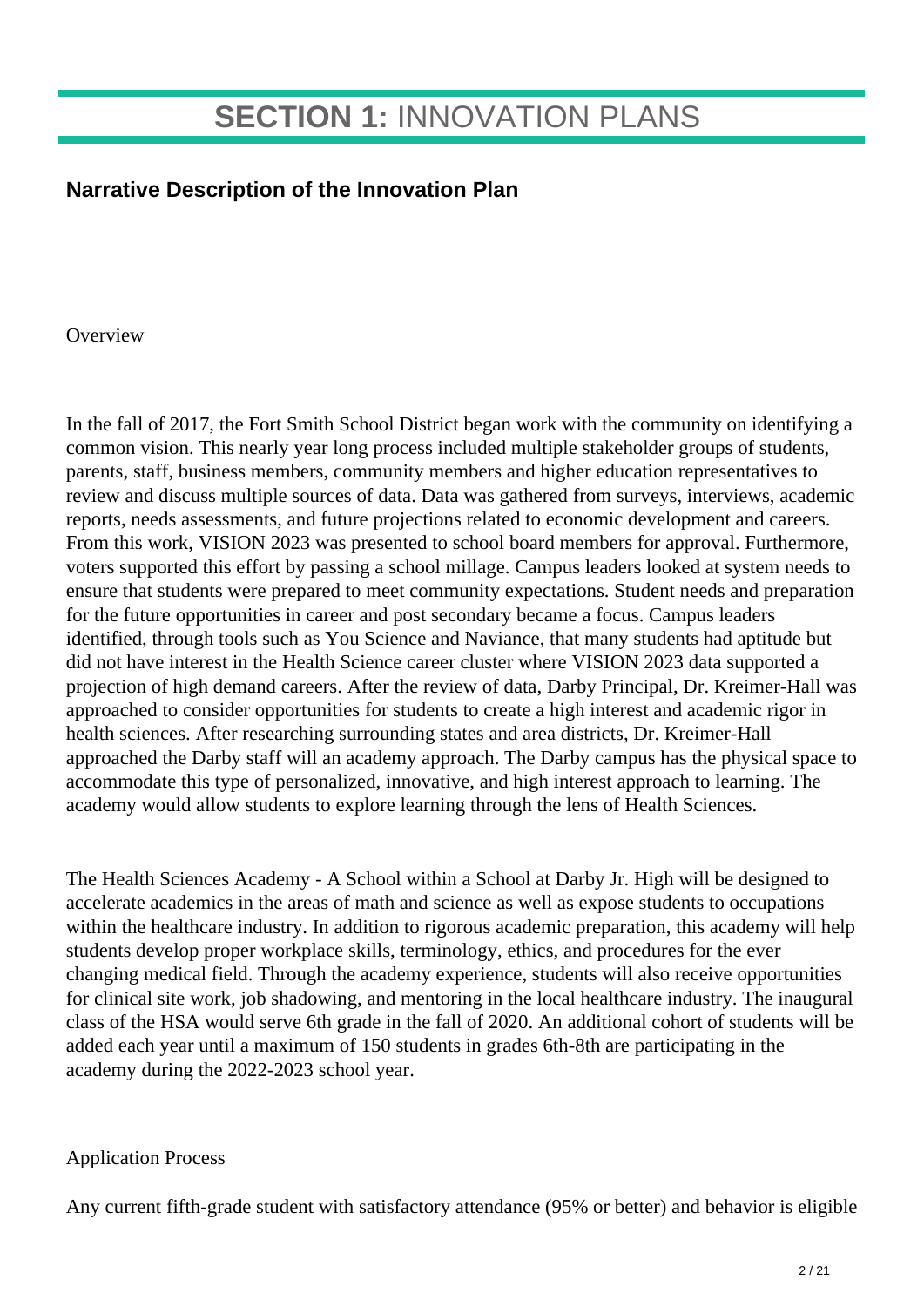to apply for the program. If a student does not meet the attendance and behavior criteria, individual consideration may be made if the student demonstrates to be a good candidate otherwise. However, once a student is officially accepted into the program and is taking up an enrollment "spot", satisfactory attendance must be maintained except under extreme circumstances which will be determined by the principal. Applicants should also demonstrate an interest for health sciences. There will be an application window open every year in the spring. Information about the HAS will be distributed to all elementary campuses as well as through all district communication portals (website, social media, ParentLink). In addition, there will be information nights held at the local medical partners to give parents and students more information and have any questions answered. Students will complete the HAS application and then be interviewed by a HSA application board. If the student meets all the initial application criteria their name will then be put into a lottery. Student names will be drawn until all the HSA seats are filled (50 per cohort). Consideration has been given for students to be able to enter or exit the program based on their individual needs. When students are first accepted they will have the opportunity to remain in the program for three years. If for some reason a student leaves the program, their place within the cohort will be given to another student within the lottery who is still interested.

#### Accelerated Coursework and Certifications

Students will be taught and learn all grade level Arkansas standards through the lens of healthcare. Students with disabilities as well as English Language Learners will be able to access the program and be provided the support necessary for them to be successful. The Health Sciences Academy teacher will have collaboration time with special education teachers as well as ELL teachers at Darby and our district offices to gain resources. When working with healthcare professionals, the core teacher will communicate student academic needs and provide accommodations/modifications to ensure all students are able to learn what is being presented. Upon completion of the program, these students will have the opportunity to have acquired high school graduation credits. As the academy rolls into full implementation, students will have an opportunity to certify in emergency medical responder, safety, first aid, AED and CPR, as required by the American Heart Association and join Health Occupation Skills of America (HOSA), which will help provide leadership opportunities in the community.

#### Proposed Partners

The Health Sciences Academy will partner with community healthcare industries. Professionals from these organizations will collaborate closely with administration and teachers to ensure healthcare is the lens for coursework and curriculum. Medical professionals will also spend time with students in their specifically-designed, state-of-the-art facilities to provide classroom activities and problem-based learning. Students will have access to these community partners to gain real life experience in the healthcare industry.

#### Transportation Needs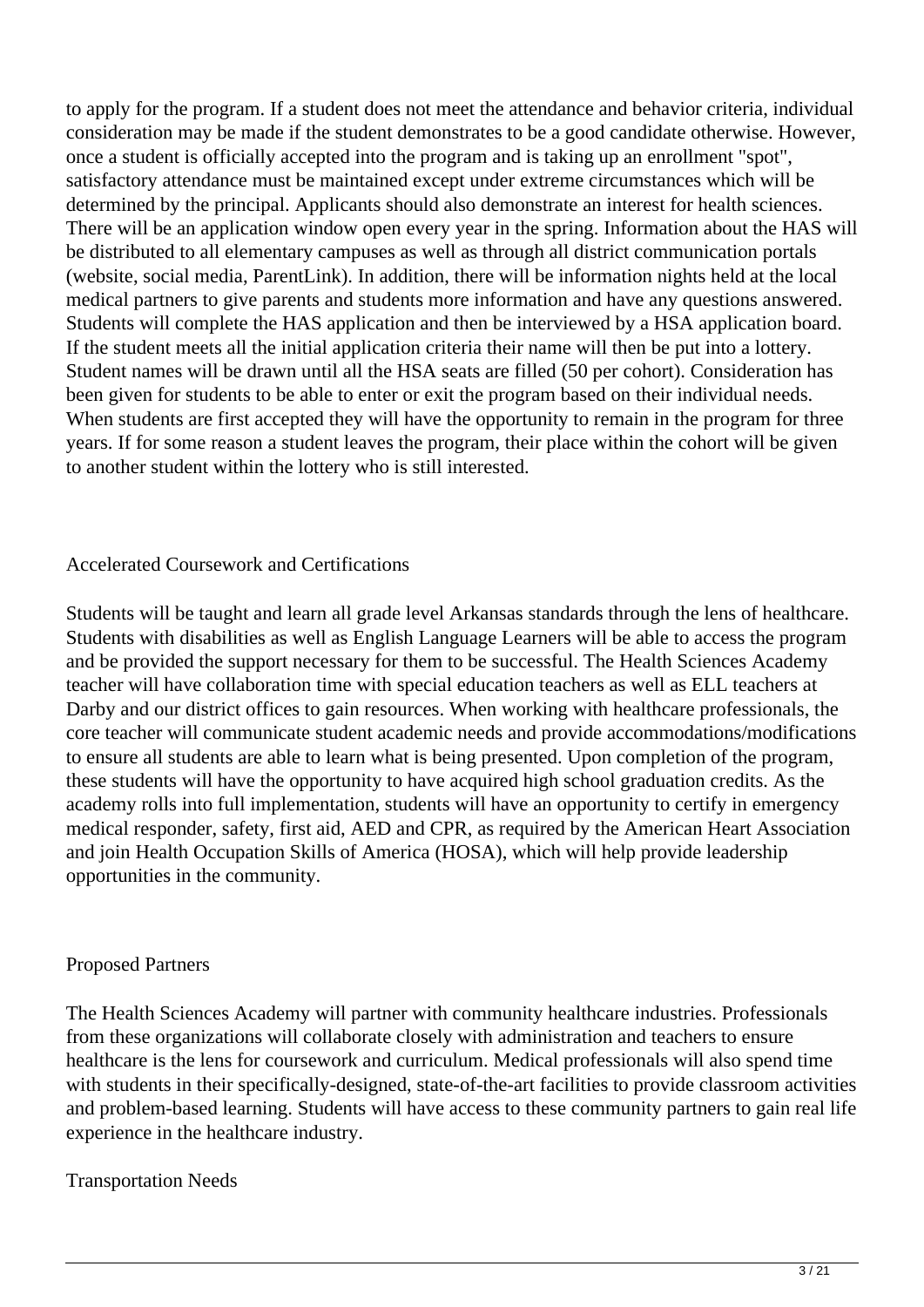Parents will be responsible for dropping students off in the morning and picking them up after school. Transportation will be needed to get students to and from off-campus classes in the middle of the day and for any work based learning experiences that are scheduled.If a student is interested in attending the HSA but does not have parent transportation the district will provide accommodations.

### Community Impact

The more engaged children are in their learning the greater the impact. This academy will provide learning opportunities designed to meet each students unique needs and aspirations. It will also engage and build partnerships from institutions of higher learning in our region to complement our current relationship with UAFS. Students will leave the academy will a viable plan and relevant skill set for their future career.

Description of Darby Demographics

Student enrollment: 661

Student numbers by grade level: 7th grade 250; 8th grade 186; 9th grade 225

Student demographics: Hispanic, 52.7%; White, 25.8%; Black/African American, 13.1%; Other, 8.4%.

Free/Reduced lunch percentages: Our free and reduced lunch rate is 93% and of these eligible students, 85% qualify for free lunches.

Achievement: We are a low achieving school. In the past we have been labeled Needs Improvement. Currently, our overall ESSA score is 66.33 and our school rating is a C. Based on 2019 ACT Aspire data: 32% of students are proficient in reading; 30% of students are proficient in math; and 33% of students are proficient in science.

Attendance: 94% building wide for the 2018-2019 school year

#### Rationale of Why

The idea of creating an academy with a Health Science focus was derived through multiple sources of information and over time. The Fort Smith community Students at the middle level are not only exploring the possibilities of careers but they are learning who they want to become in the future. The health academy experience will provide innovative academic learning through a healthcare lens by using project-based and hands-on learning. Students will see the relevance of their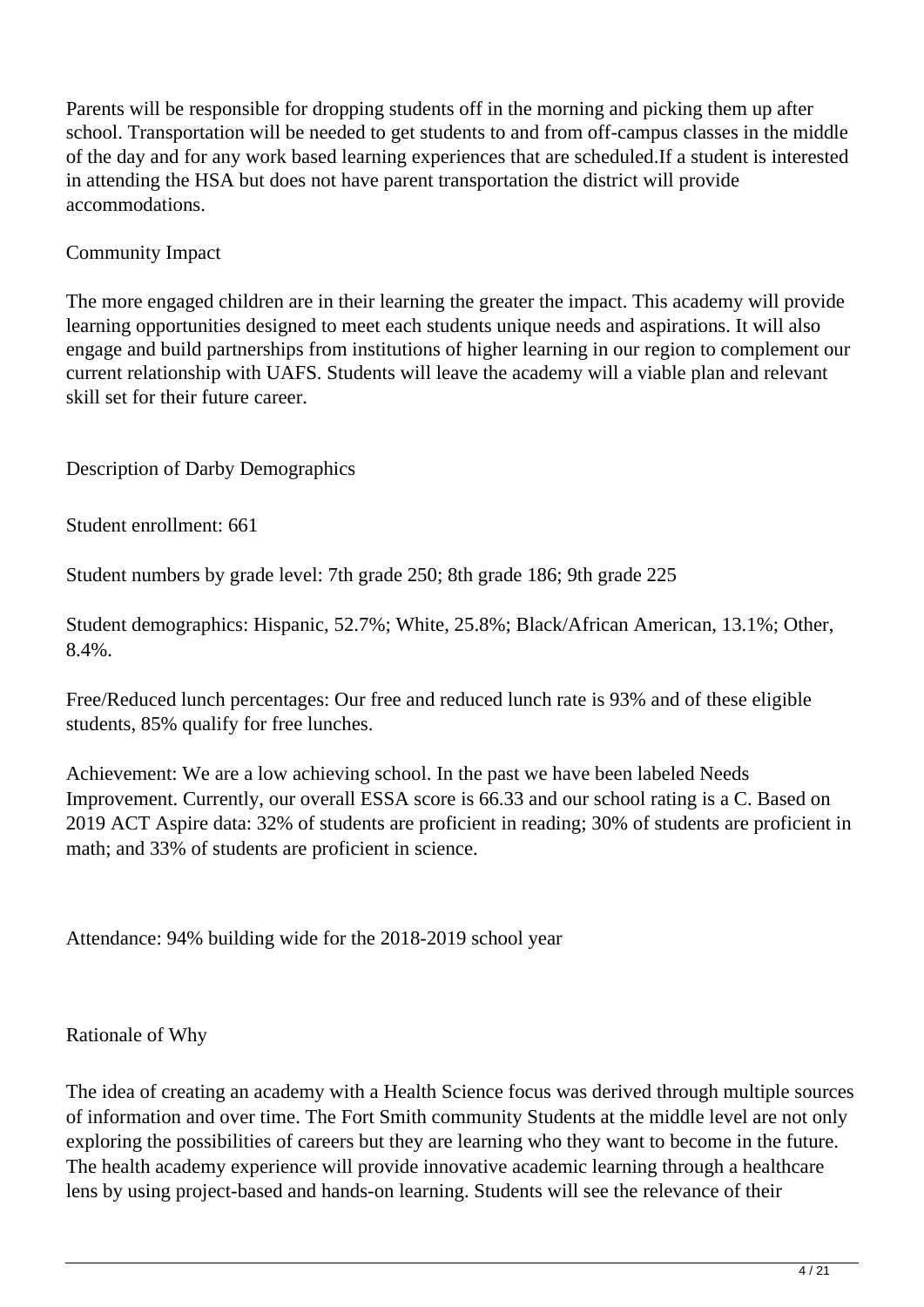classwork come to life in the hospital setting and will implement projects to impact the positive health of our community. By using a unique and accelerated curriculum students will become college and career ready at an early age. In addition, according to the Health Resources and Services Administration data for Sebastian County, Arkansas shows shortages in healthcare professions. Employee search engines show immediate openings in multiple healthcare areas including over 60 in nursing alone. Sparking the interest of students to become healthcare professionals in our area will increase our community's healthcare options.

Description for Proposed Innovations and Improved Student Outcomes

In the future, when the program is in full implementation, student participants of the Health Science Academy at Darby Jr. High will attend their 7th and 8th grade school day at one of our local healthcare providers campuses. They will receive all of their core content learning in a Healthcare replicated type of learning environment by certified teachers provided by our district. The local healthcare industry representatives will assist teachers to plan and provide all curriculum through a healthcare lens. Healthcare industry staff will provide opportunities for students to participate in unique and hands on learning projects. Students will be transported within the community to fully immerse in healthcare projects. At the end of the day, students will participate in one elective class and/or all after school activities. The Health Science Academy will increase Darby's student enrollment as students will be able to apply to participate from any elementary within the FSPS district. In addition, this program will improve student achievement scores as students will be highly engaged and have a stronger understanding of why their learning is important.

Job Description Health Sciences Academy Instructors

SKILLS REQUIRED: Comprehensive knowledge of the Health Sciences. Must be an enthusiastic advocate

for students and for the Academy, have strong interpersonal and communication skills with students,

parents, teachers, Academy partners, and the community. Must possess strong skills in planning,

organization, and management, and be willing to make presentations and interact with the Academy

partners and public groups. Required to develop or exhibit extensive knowledge of health careers and

educational requirements. Must be competent in the use of computer programs including, but not

limited to Microsoft Word, Excel, etc.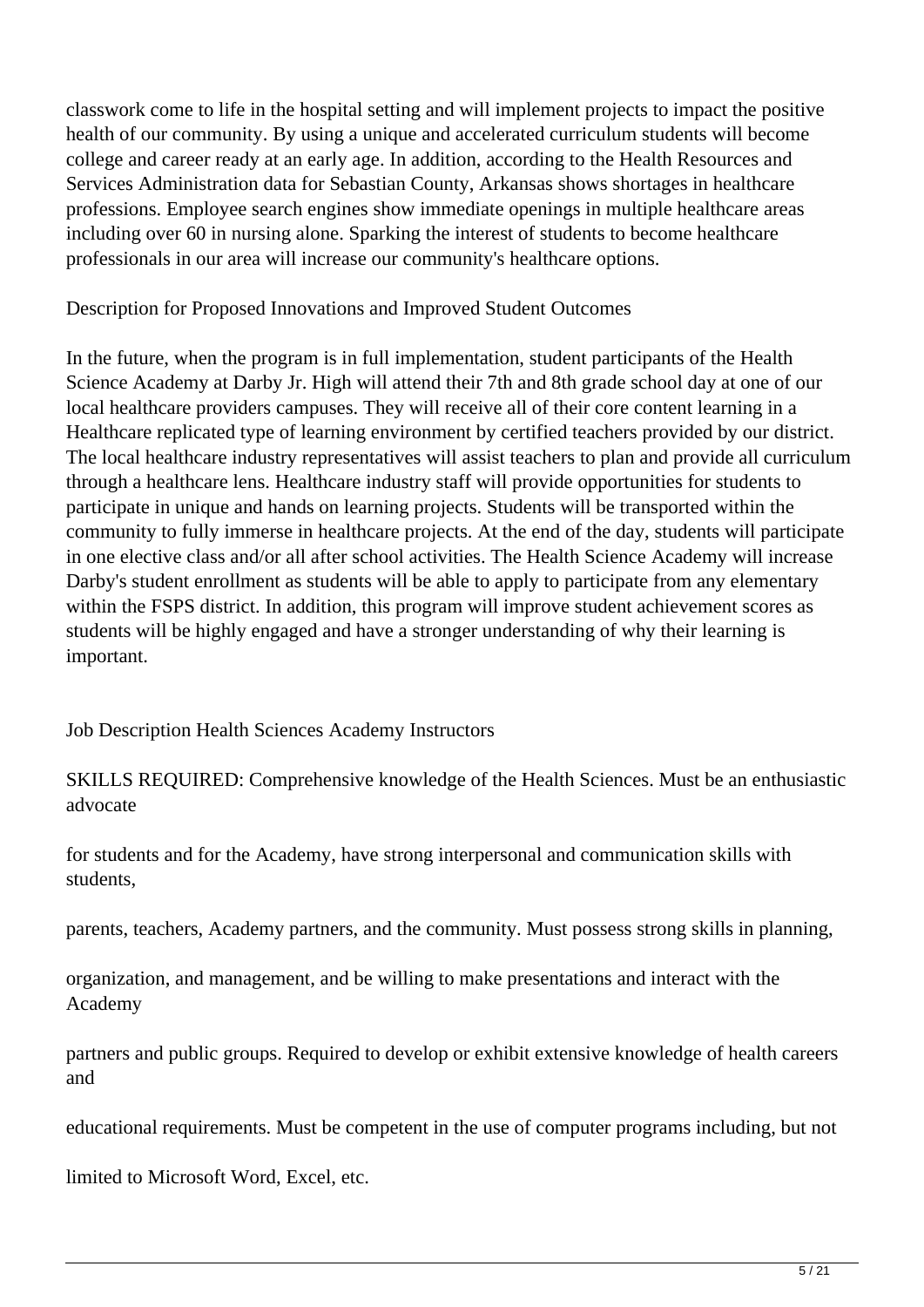EDUCATION/EXPERIENCE REQUIRED: Preferred Masters level training in appropriate education or health

professional field preferred. Middle Level Licensed or meeting licensing eligibility by the Arkansas

Department of Elementary and Secondary Education. Preference will be given to applicants with

experience in the healthcare field.

#### DUTIES/RESPONSIBILITIES:

1. Creates a classroom environment that is conducive to learning and appropriate to the maturity and interests of the students

2. Communicate with students and parents on a regular basis or in a timely manner.

3. Collaborates with administration, teachers, and Health Sciences Academy partners.

4. Develops, coordinates, facilitates, and evaluates Academy curriculum, activities and experiences.

5. Provides rigorous instruction, educational experiences and opportunities through the lens of health sciences.

6. Guides the learning process toward the achievement of curriculum goals and, in harmony with the goals, establishes clear objectives for all lessons, units, projects and the like to communicate these objectives to students

7. Meet with students and parents to discuss career planning and high school education opportunities.

8. Assists the principal in carrying out the goals and objectives of the Academy program, including collecting, analyzing, and evaluating student data.

9. Actively recruits Academy participants and promotes retention of students.

10. Maintains current professional competence.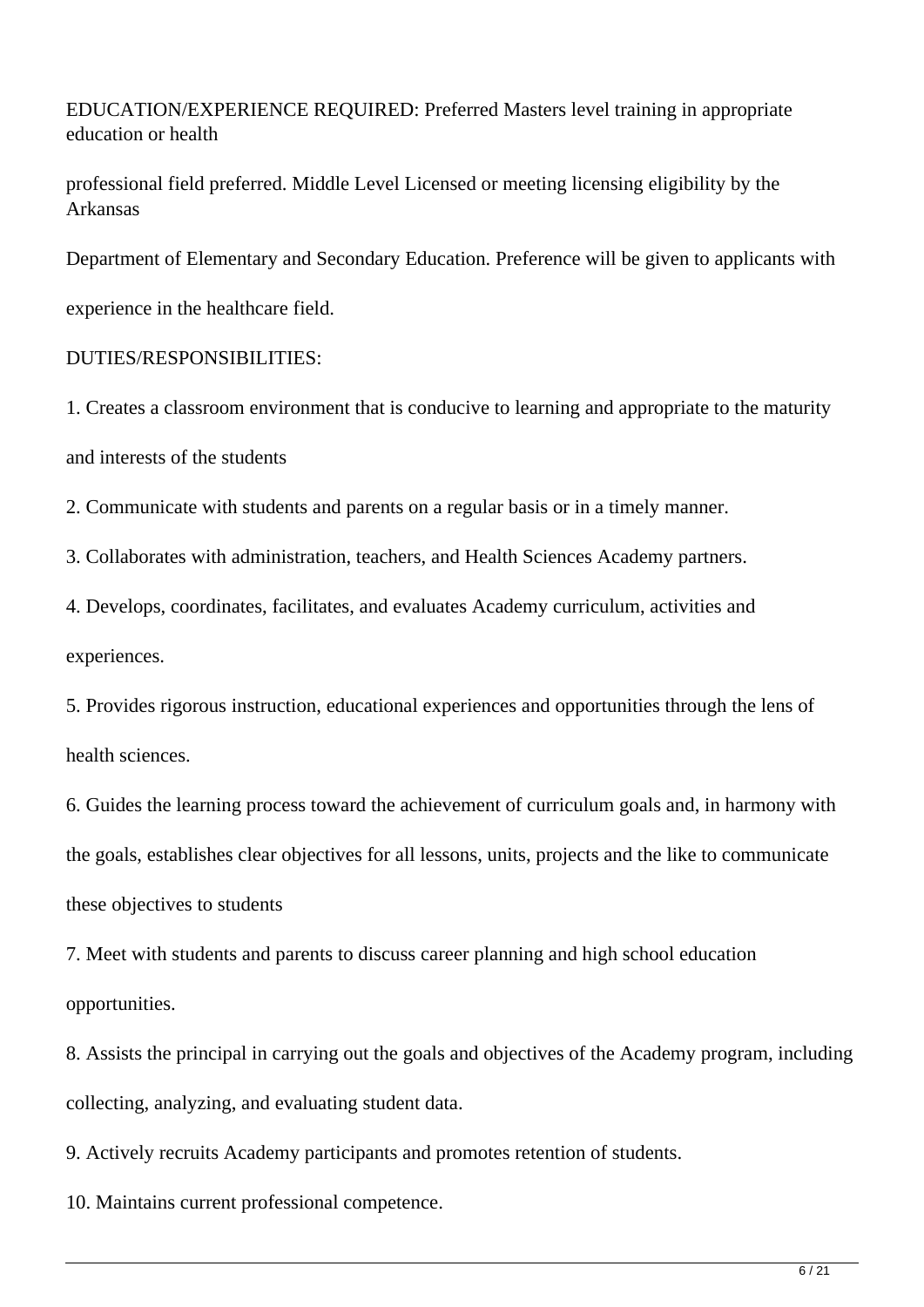11. Markets and promotes the Academy to its target audience (students, parents, educators, and the general public).

12. Works closely with the counselors at FSPS high schools to assist students with gaining information on their programs, opportunities, and enrollment opportunities in AP, CTE, and concurrent credits.

**Data Entry Date:** 02/12/20 | **Data Modified Date:** 07/09/20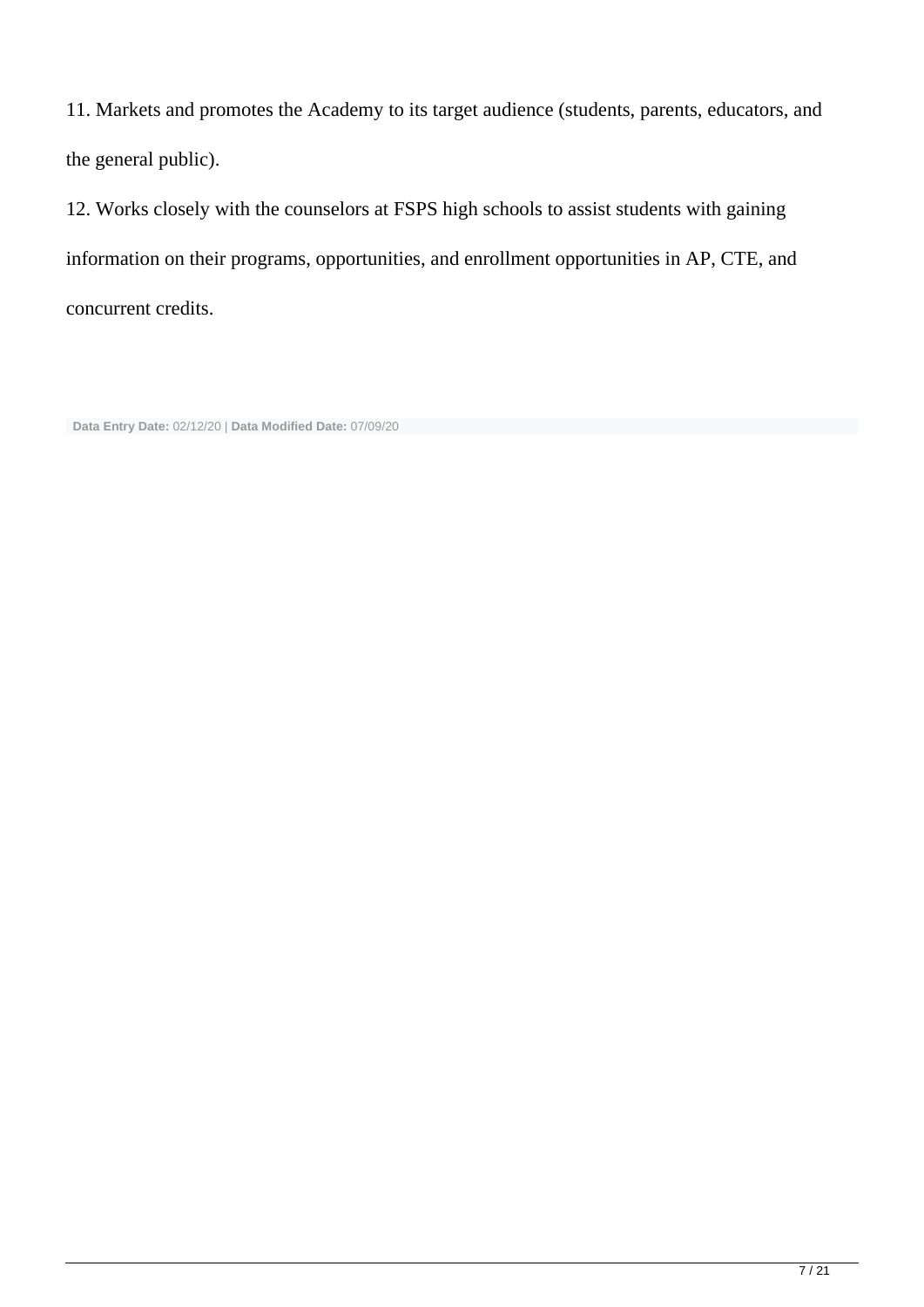# **SECTION 2:** GENERAL QUESTIONS

**Special Conditions ESSA (Check all that apply)**

### **Supports and service organizations assisting your school.**

Arkansas Department of Education (ADE)

Arkansas Public Resource Center (APSRC)

Education Renewal Zone (ERZ)

Office of Innovation for Education (OIE)

ADE Team Digital

Other(s) - Please list:

ADESE PLC Cohort 3 (1st year) District Support from ADE Team Digital

#### **Link to your School Improvement Plan:**

https://www.fortsmithschools.org/Page/737

**Data Entry Date:** 01/30/20 | **Data Modified Date:** 01/30/20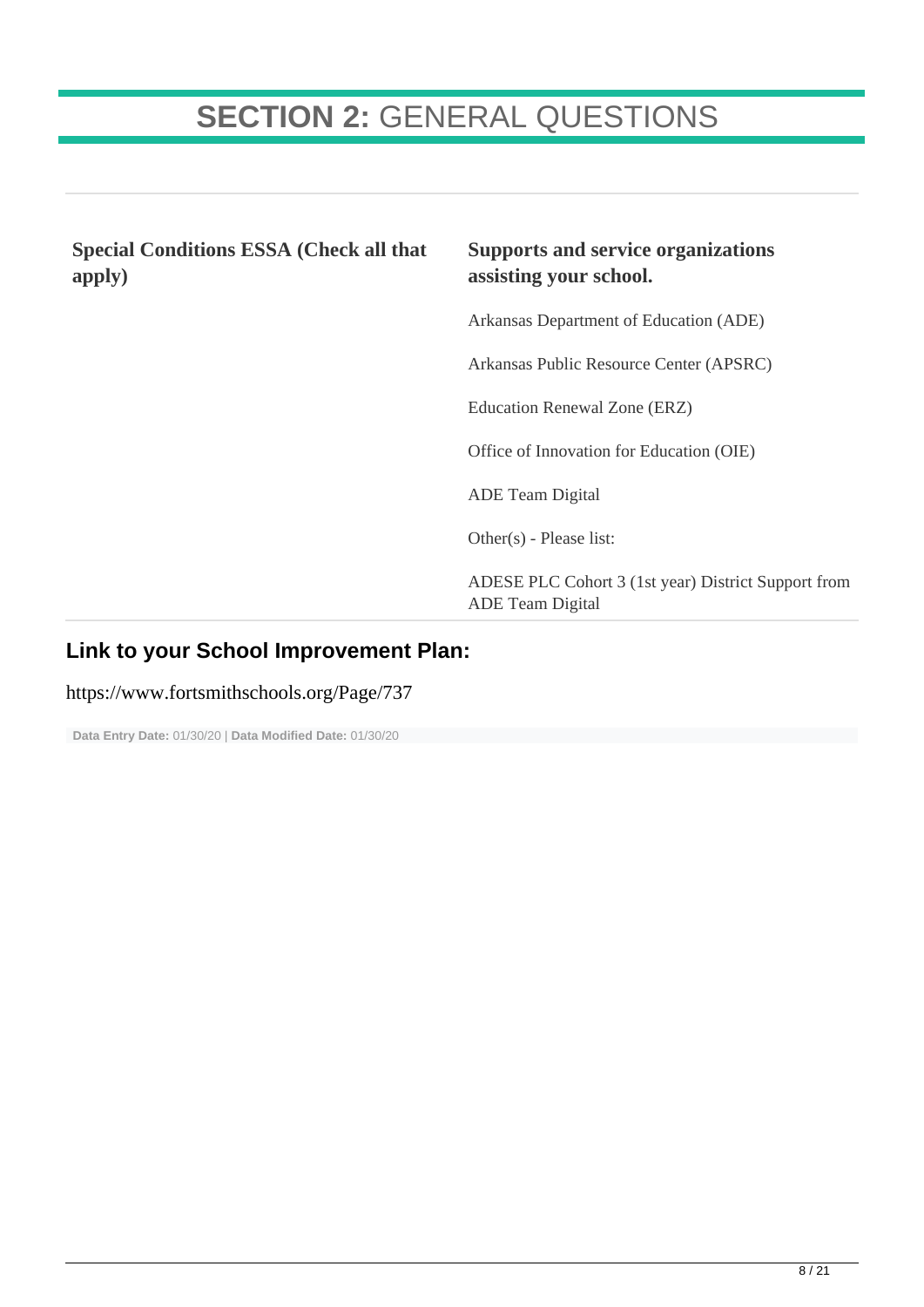### **Exploring and Learning**

We encourage you to work in this section before completing the School of Innovation Plan and Goals. The primary purpose of Exploring and Learning is to build the capacity of stakeholders for the work of innovation up to the submission of the application on April 23, 2019.

| Meeting<br>Date              | Meeting<br>Purpose                                                                                                                                                                              | Focus<br>Audience<br>& Number<br>Attended           | <b>Meeting Outcome/Planned</b><br><b>Next Steps</b>                                                                                                                                              |
|------------------------------|-------------------------------------------------------------------------------------------------------------------------------------------------------------------------------------------------|-----------------------------------------------------|--------------------------------------------------------------------------------------------------------------------------------------------------------------------------------------------------|
| $02/24/2020$ -<br>02/24/2020 | School of Innovation<br><b>Application Support</b><br>Meeting                                                                                                                                   | Principal<br>(Number<br>Attended: 2)                | Finalized draft of application. Received feedback<br>from ADESE staff                                                                                                                            |
| $02/17/2020$ -<br>02/17/2020 | Present current plan and<br>vote for the Council of<br>Innovation<br>representatives.                                                                                                           | Teacher<br>(Number<br>Attended: More<br>than $25$ ) | Darby teachers voted on certified staff to represent<br>them on the council. Questions were answered<br>regarding the purpose of the program and how it<br>would help meet student needs.        |
| $02/12/2020$ -<br>02/12/2020 | Establish a purpose and<br>process for School of<br>Innovation at Darby.<br>Understanding the why<br>and the next steps                                                                         | Teacher<br>(Number<br>Attended: 10)                 | Meet with Faculty                                                                                                                                                                                |
| $12/11/2019$ -<br>12/11/2019 | <b>Understand local</b><br>industry needs and<br>possible pathway<br>options, benefits to<br>students, benefit to<br>community, understand<br>organizational structure,<br>and identify needs.  | Other<br>(Number<br>Attended: 13)                   | Identified community needs and logistics.                                                                                                                                                        |
| $11/19/2019$ -<br>11/19/2019 | Meet with District<br>administrators, Industry,<br>and community to<br>discuss possibilities and<br>experiences for students.<br>Determine a target grade<br>and establish desired<br>outcomes. | Other<br>(Number<br>Attended: 8)                    | Meet with Health Systems at the health system<br>campus representatives to assess needs and<br>potential students experiences. Determine<br>educational goals, constraints, needs, and supports. |
| $10/11/2019$ -<br>10/11/2019 | Discuss steps, needs,<br>and options for student<br>learning through health                                                                                                                     | District<br>Adminstrator<br>(Number                 | Review DESE rules, requirements, location<br>possibilities, programs, structure, and campus<br>needs.                                                                                            |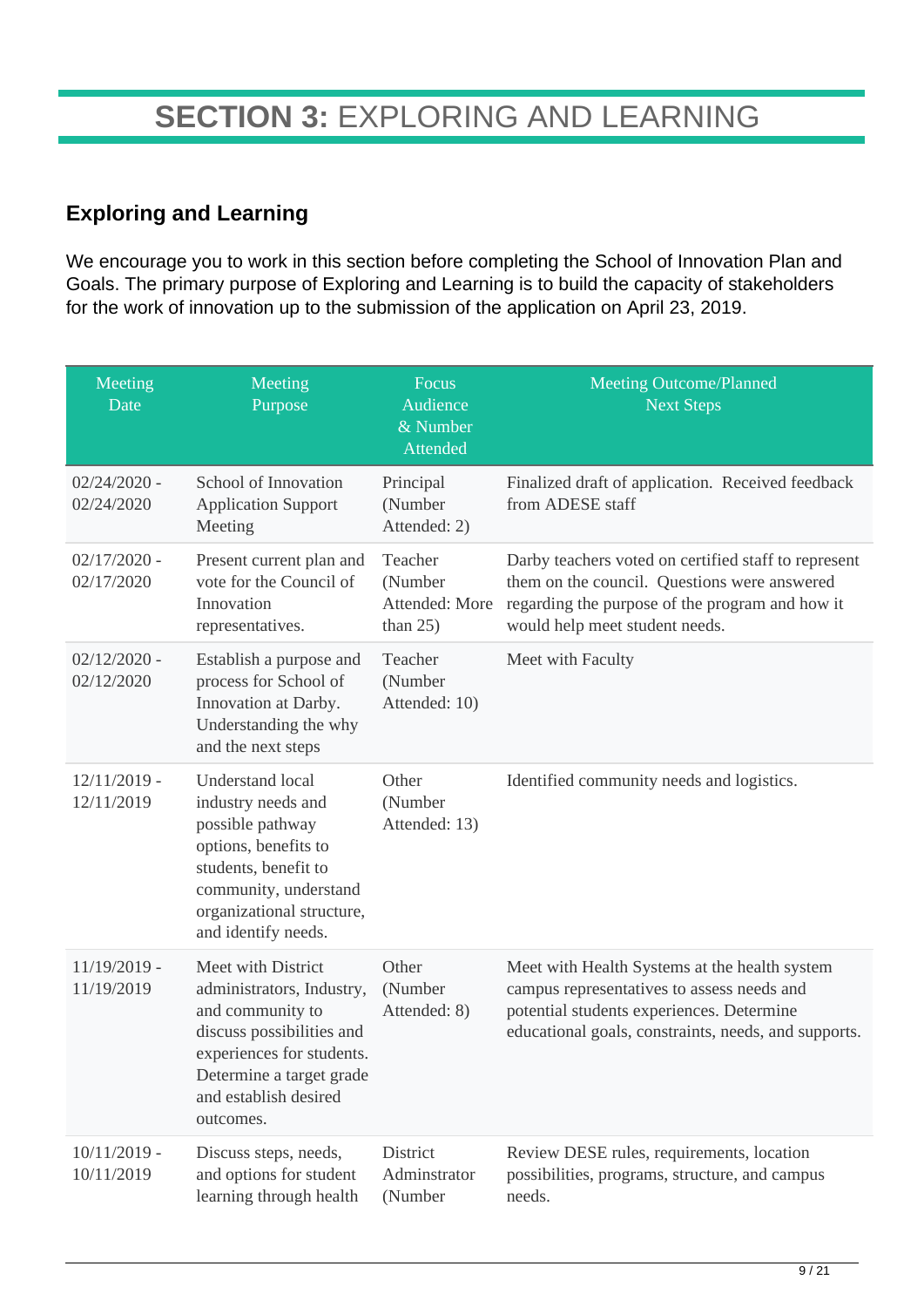| Meeting<br>Date              | Meeting<br>Purpose                                                                                                                | <b>Focus</b><br>Audience<br>& Number<br><b>Attended</b> | <b>Meeting Outcome/Planned</b><br><b>Next Steps</b>                                                                                                                                                                                                                                                     |
|------------------------------|-----------------------------------------------------------------------------------------------------------------------------------|---------------------------------------------------------|---------------------------------------------------------------------------------------------------------------------------------------------------------------------------------------------------------------------------------------------------------------------------------------------------------|
|                              | science lens.                                                                                                                     | Attended: 5)                                            |                                                                                                                                                                                                                                                                                                         |
| $10/04/2019$ -<br>10/04/2019 | <b>Visited Healthcare</b><br>Academy in Springfield<br>MO to gain new ideas<br>for the program.                                   | Principal<br>(Number<br>Attended: 4)                    | Reviewed courses, curriculum, schedule,<br>application process, classrooms of Springfield<br>Health Academy. This information was brought<br>back and presented to district leadership. Next step<br>was determined to be to meet with local healthcare<br>agencies to measure interest in partnership. |
| $03/11/2019$ -<br>03/12/2019 | <b>FSPS CTE Curriculum</b><br><b>Team and Business</b><br>Reps                                                                    | Other<br>(Number<br>Attended: More<br>than $25$ )       | Engaged with Business and industry<br>representatives to clearly understand desired<br>expectations and outcomes for future and current<br>students/employees.                                                                                                                                          |
| $01/22/2019$ -<br>01/24/2019 | <b>FSPS CTE Curriculum</b><br>Team to define,<br>understand, explore<br>needed pathways,<br>experiences, and course<br>sequences. | Other<br>(Number<br>Attended: More<br>than $25$ )       | Explored needed courses to add, sequence,<br>descriptions, age, marketing, recruitment, and<br>community engagement.                                                                                                                                                                                    |
| $11/02/2018$ -<br>11/02/2018 | Participated in FSPS<br><b>CTE Curriculum Team</b><br>to explore school and<br>community needs and<br>experiences for students    | Other<br>(Number<br>Attended: 8)                        | Decision to proceed with aligning K-12 curriculum<br>with activities to lead students to explore, develop,<br>and define career and post secondary opportunities.<br>Understanding workforce needs and systemic<br>current reality.                                                                     |

**Data Entry Date:** 02/24/20 | **Data Modified Date:** 02/24/20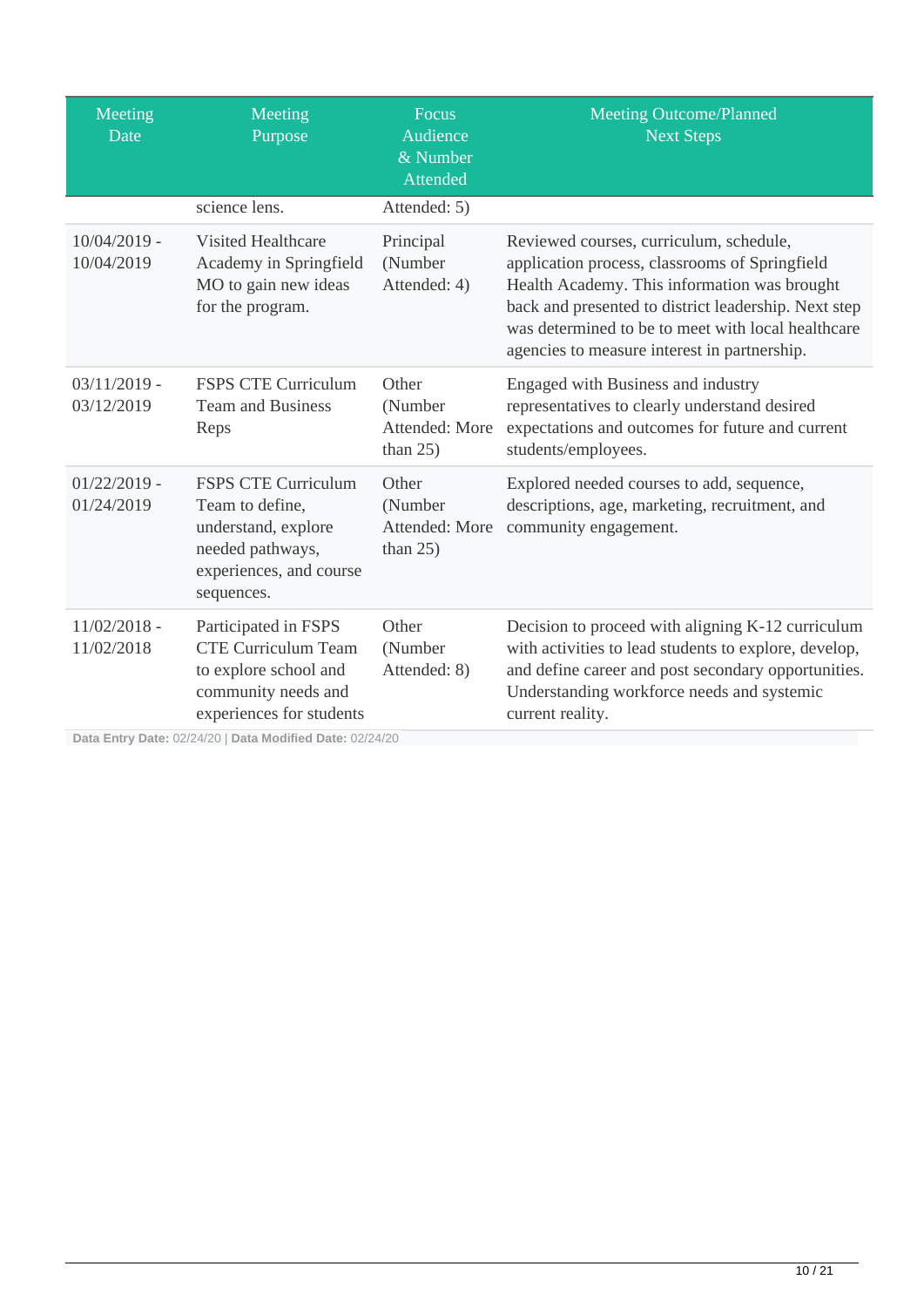# **SECTION 4:** COUNCIL OF INNOVATION

### **Council of Innovation**

The Council of Innovation is composed of a representative group of teachers, classified employees, the building principal or designee, parents, community members, minimum of two (2) students and minority membership in schools with ten percent (10%) or greater minority student population. The council shall generate innovative ideas and proposals and seek diverse ideas from other stakeholders to determine the content of the plan that will be voted on by the school employees.

#### **Minority Representation:** 23.53%

| Name of<br>council member | Representative<br>group | Council<br>Position                                                       | Minority       | Date<br>Elected |
|---------------------------|-------------------------|---------------------------------------------------------------------------|----------------|-----------------|
| Cindy Mitchell            | Designee                | <b>District Lead</b><br><b>Certified Nurse</b>                            | N <sub>o</sub> | 07/09/2020      |
| Jennifer Thomas           | Community<br>Member     | <b>Nurse</b>                                                              | N <sub>o</sub> | 07/09/2020      |
| Katie Kreimer Hall        | Principal               | Principal                                                                 | N <sub>o</sub> | 02/17/2020      |
| Talicia Richardson        | Community<br>Member     | School board<br>member                                                    | Yes            | 05/26/2020      |
| Rebecca Whitson           | Parent                  | Mental Health<br>Provider, Parent,<br>Community<br>Member                 | N <sub>o</sub> | 05/26/2020      |
| Angela Holwick            | Teacher                 | HSA Teacher,<br>Retired Nurse,<br>College Professor of<br>Nursing at UAFS | N <sub>o</sub> | 05/26/2020      |
| Alexandria Arnold         | Student                 | Student<br>Representative                                                 | N <sub>o</sub> | 02/25/2020      |
| <b>Abigail Funes</b>      | Student                 | Student<br>Representative                                                 | Yes            | 02/25/2020      |
| Magdalena Serrano         | <b>Classified Staff</b> | <b>Classified Staff</b><br>Representative                                 | Yes            | 02/21/2020      |
| <b>Kennett Girdley</b>    | Teacher                 | Member                                                                    | N <sub>o</sub> | 02/17/2020      |
| Catrina Curry             | Teacher                 | Member                                                                    | Yes            | 02/17/2020      |
| Karen Arthur              | Teacher                 | Member                                                                    | N <sub>o</sub> | 02/17/2020      |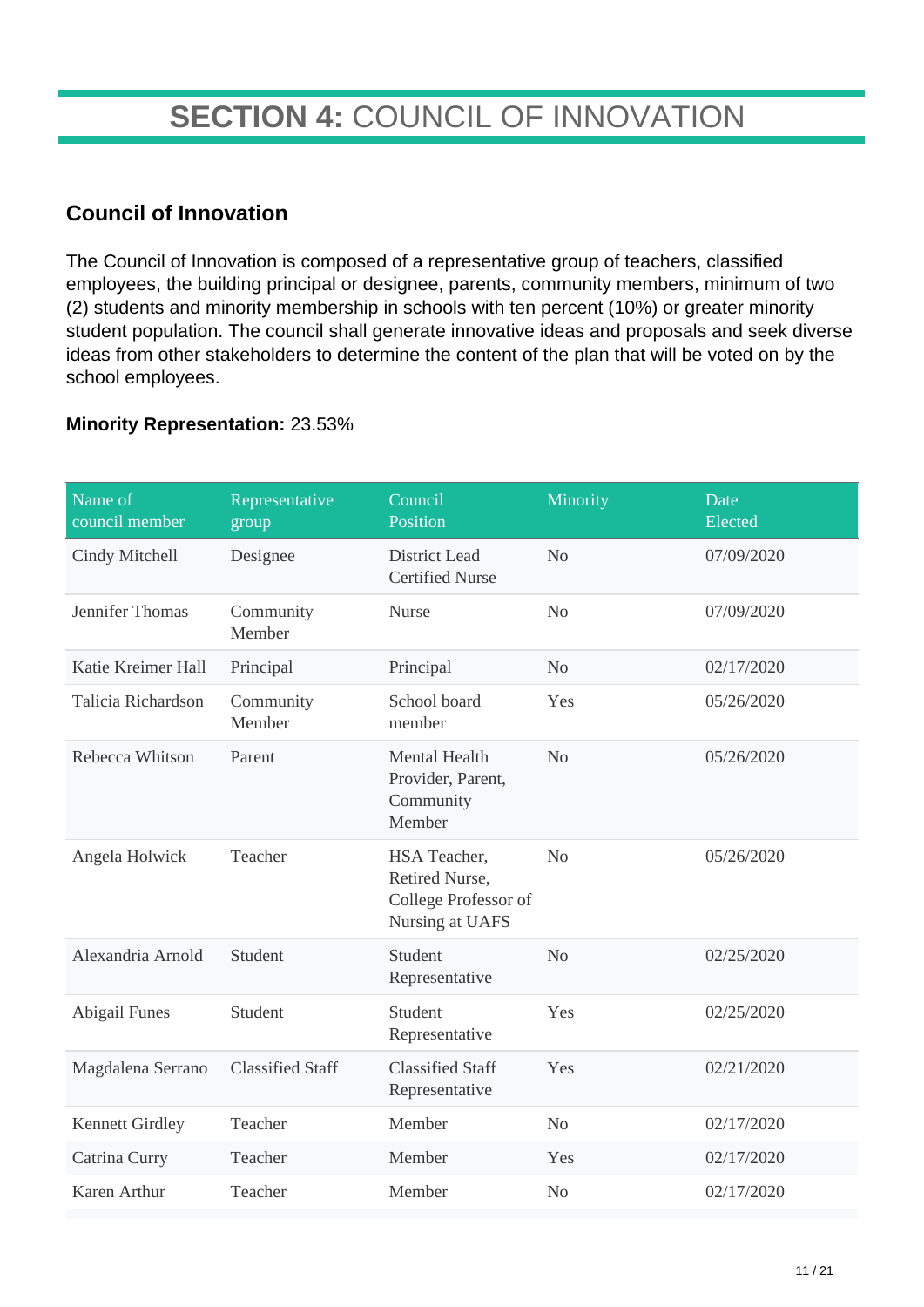| Name of<br>council member | Representative<br>group | Council<br>Position | Minority       | Date<br>Elected |
|---------------------------|-------------------------|---------------------|----------------|-----------------|
| Angela Horton             | Teacher                 | Member              | N <sub>0</sub> | 02/17/2020      |
| Gloria Schmidt            | Teacher                 | Member              | N <sub>0</sub> | 02/17/2020      |
| Zachary Gramlich          | Teacher                 | <b>Member</b>       | N <sub>0</sub> | 02/17/2020      |
| Abigail Key               | Teacher                 | Member              | N <sub>0</sub> | 02/17/2020      |
| Patience Hudlow           | Teacher                 | Member              | N <sub>0</sub> | 02/17/2020      |

**Data Entry Date:** 07/09/20 | **Data Modified Date:** 07/09/20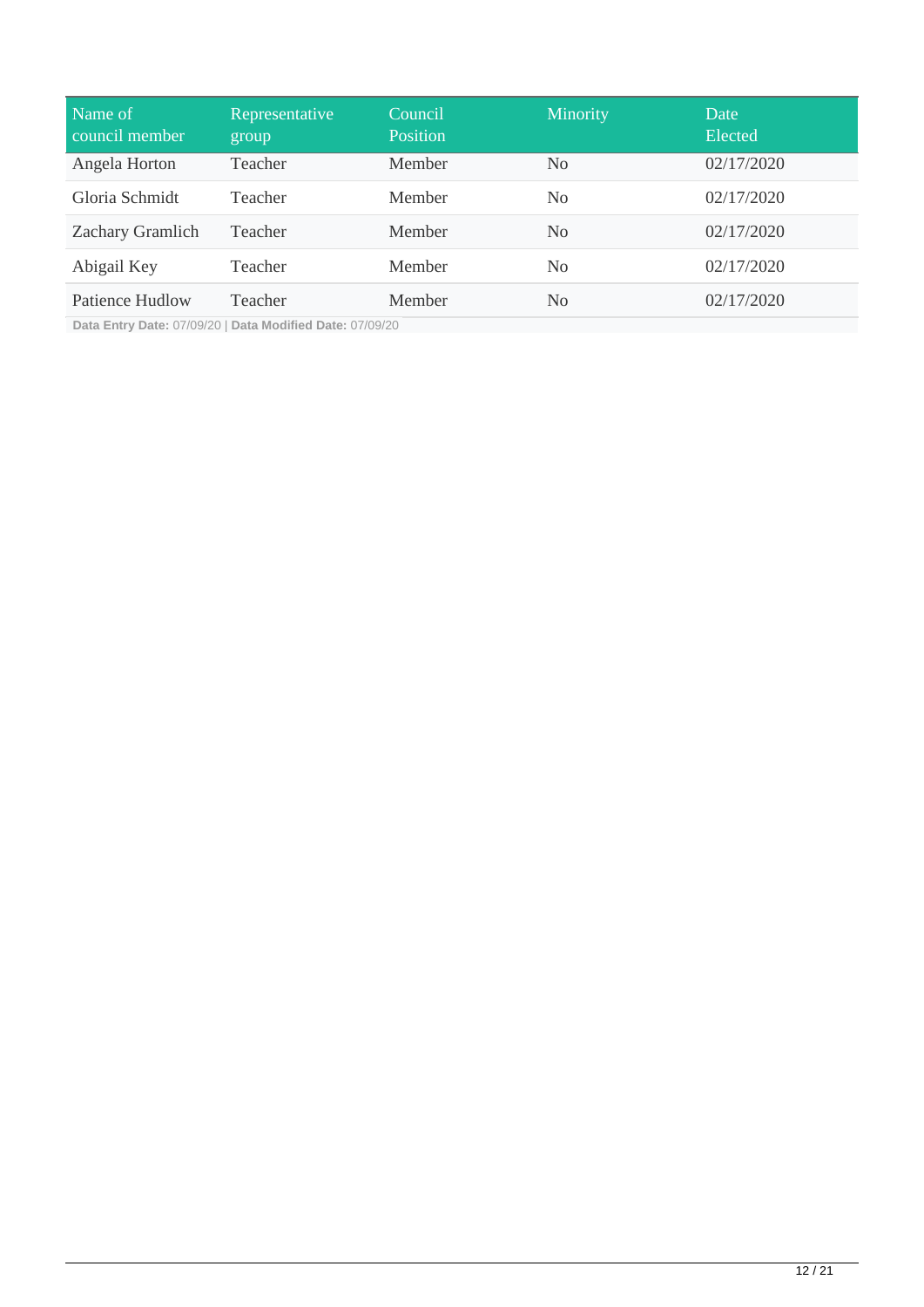# **SECTION 5:** VISION AND MISSION

### **The school's Vision statement**

To "Lead the Way" in student academic growth, attendance, extra curricular activities, career preparation, and community involvement in order to prepare students for a future success.

### **The school's Mission statement**

Empowering each and every student to overcome all challenges with the mind set of a Ranger.

#### **Vision & Misson are:**

Revisited without changes

**Data Entry Date:** 02/12/20 | **Data Modified Date:** 02/12/20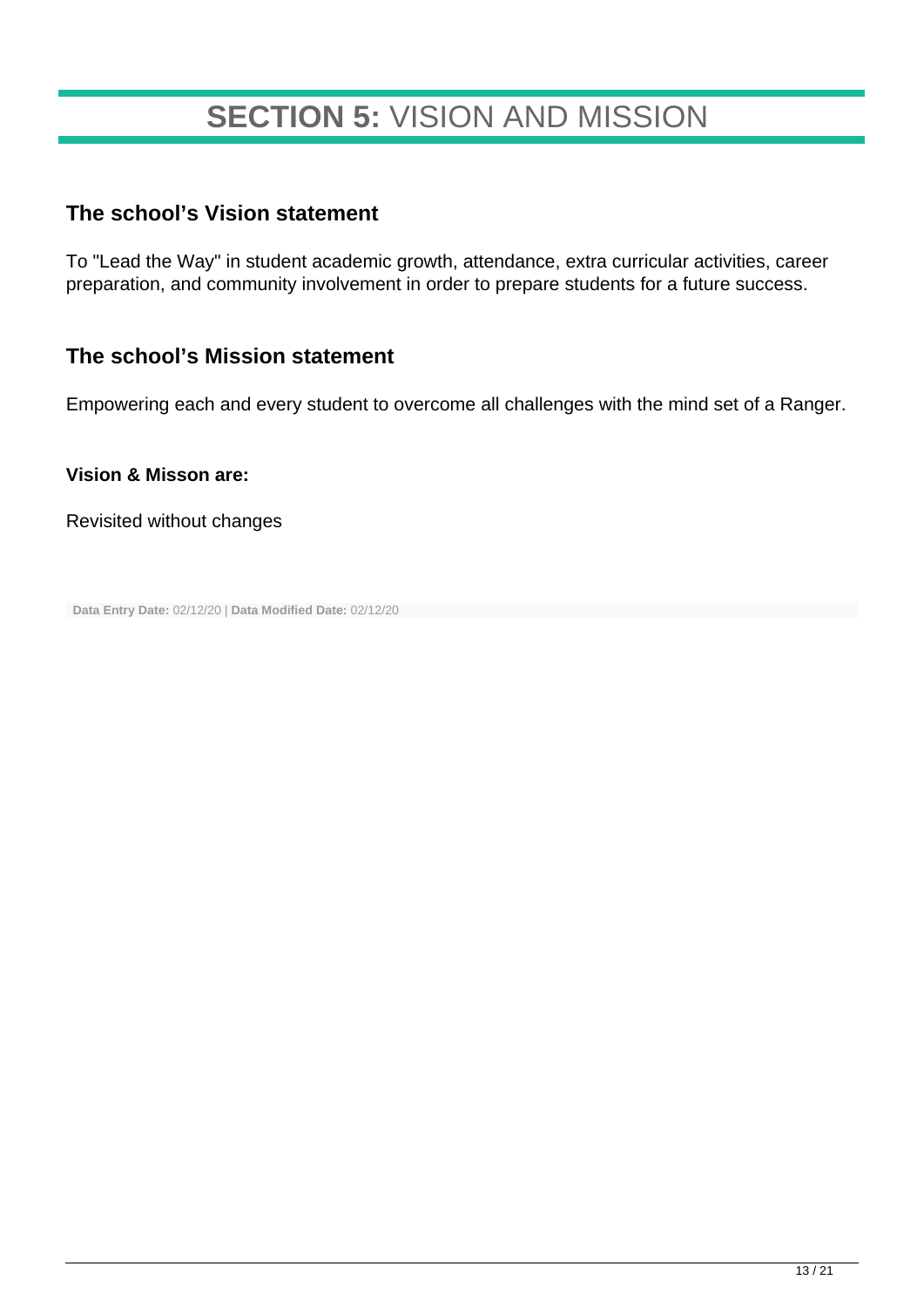### **Timeline of work:**

| Date       | Vision & Mission Work                                                                                                                                                                                                | <b>Stakeholders Involved</b>                                                                                                                                                                                         |
|------------|----------------------------------------------------------------------------------------------------------------------------------------------------------------------------------------------------------------------|----------------------------------------------------------------------------------------------------------------------------------------------------------------------------------------------------------------------|
| 10/29/2019 | Guiding Coalition met with Solution Tree<br>Leadership Coach and received feedback on<br>how to go from "having a mission and vision on<br>paper" to actually "living the mission and<br>vision".                    | Guiding Coalition met with Solution Tree<br>Leadership Coach and received feedback on<br>how to go from "having a mission and vision on<br>paper" to actually "living the mission and<br>vision".                    |
| 08/07/2019 | All staff professional development to revisit our<br>school mission and vision. Agreed as a staff to<br>keep current statements.                                                                                     | All staff professional development to revisit our<br>school mission and vision. Agreed as a staff to<br>keep current statements.                                                                                     |
| 02/17/2020 | Based on feedback from our Solution Tree PLC<br>leadership coach, we revisited the mission and<br>vision statements of the campus to define what<br>it looks like and sounds like to live the mission<br>and vision. | Based on feedback from our Solution Tree PLC<br>leadership coach, we revisited the mission and<br>vision statements of the campus to define what<br>it looks like and sounds like to live the mission<br>and vision. |

**Data Entry Date:** 02/13/20 | **Data Modified Date:** 02/13/20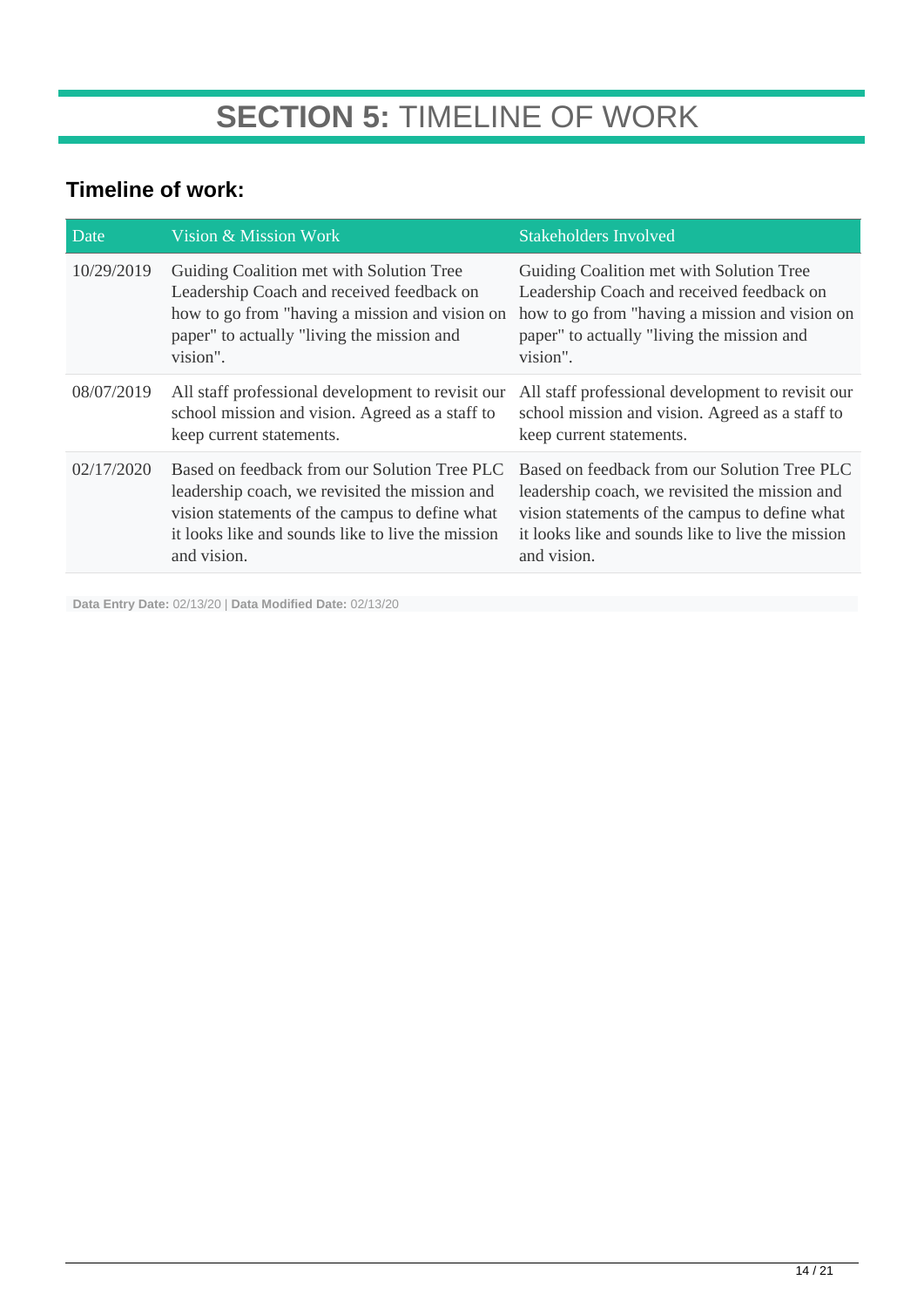# **SECTION 6:** GOALS AND ANTICIPATED OUTCOMES

### **Goals and Anticipated Outcomes**

These may include, but are not limited to, the following goals outlined in [AR Code § 6-15-2803](http://adecm.arkansas.gov/Attachments/A.C.A._Title_6,_Subtitle_2,_Ch._15,_Subchapter_28_Note_110900.pdf) (2016)

#### Goal 1:

**Darby Jr. Highs goal is to increase student engagement in math and science integrated curriculum options based on student interest and choice, thereby improving academic performance on the ACT Aspire assessment in literacy, math and science by 10% in each tested area. Baseline: Only 32% of our student population is meeting or exceeding in the area of Reading based on ACT Aspire assessment. Only 30% of our student population is meeting or exceeding in the area of Math on the ACT Aspire assessment. Only 29% of our student population is meeting or exceeding in the area of Science based on the ACT Aspire assessment.** 

#### Goal 2:

**Darby Jr. Highs goal is to improve students college and career readiness skills in the health science field by increasing the number of students receiving certifications, credits toward graduation, and workplace readiness skills. At this time, we don't have any middle school students who are earning healthcare related certifications. When they enter middle school students don't have any documentation in Naviance of their readiness skills or career planning activities. We will use Naviance to track student growth in career planning. Their experiences and work can be documented/uploaded in that electronic system and follow them throughout their time in the academy. We will be able to see the change in their work and steps they have taken to start working towards their career goals. It will also document their completed certificates, credits towards graduation, and any aptitude assessments they take to show interests.**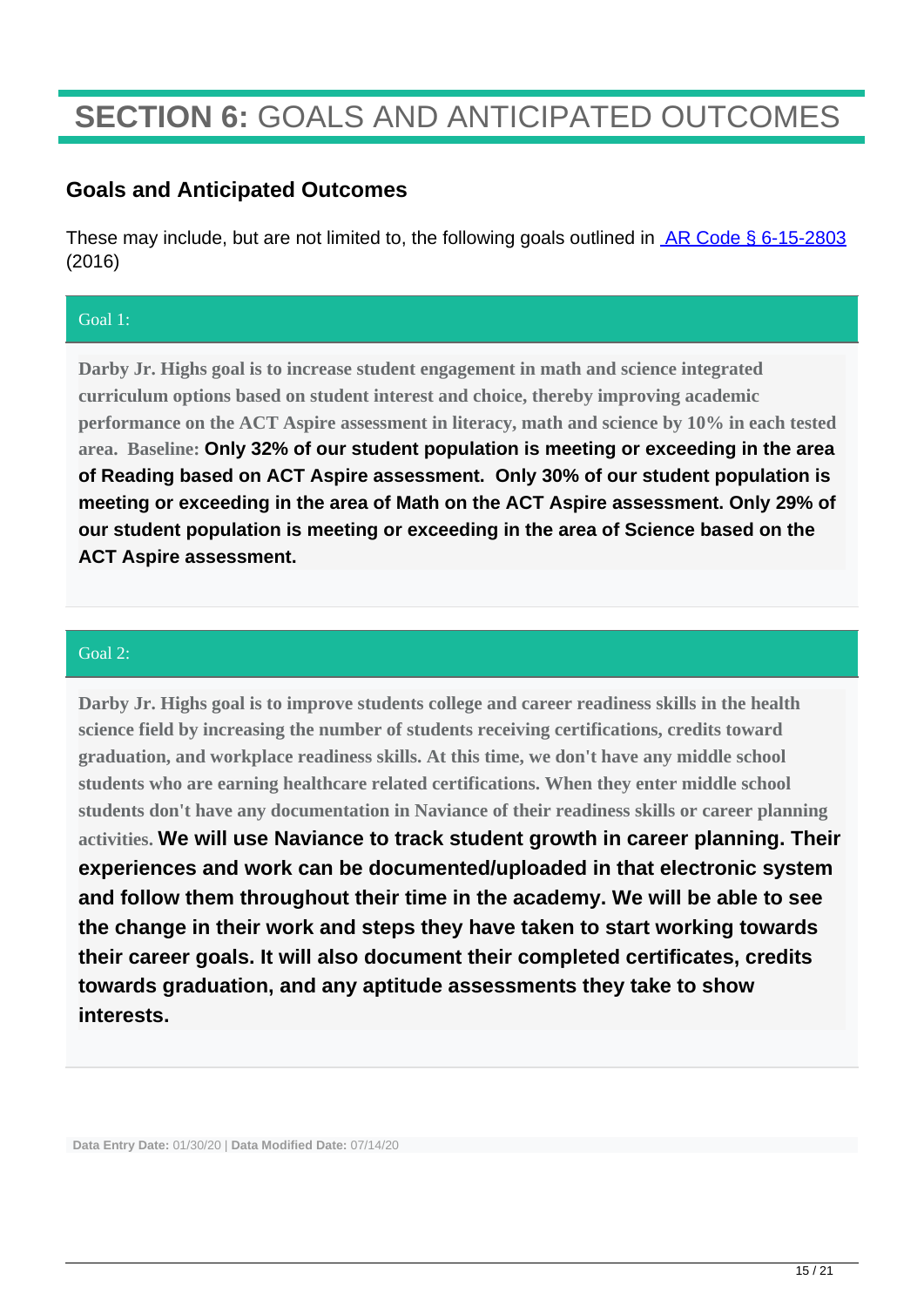# **SECTION 7:** THEORY OF ACTION TO ACHIEVE INNOVATION GOALS - INNOVATION PLAN

### **Theory of Action to Achieve Innovation Goals: Innovation Plan**

Please connect the SOI goals to the innovations,performance targets, timeline, and waivers needed for implementation. Note: limit the response to no more than five (5) goals. Complete Theory of Action for each goal.

Goal 1 | Darby Jr. Highs goal is to increase student engagement in math and science integrated curriculum options based on student interest and choice, thereby improving academic performance on the ACT Aspire assessment in literacy, math and science by 10% in each tested area. Baseline: Only 32% of our student population is meeting or exceeding in the area of Reading based on ACT Aspire assessment. Only 30% of our student population is meeting or exceeding in the area of Math on the ACT Aspire assessment. Only 29% of our student population is meeting or exceeding in the area of Science based on the ACT Aspire assessment.

| Output/Actions<br>(innovation strategy)               | If we provide curriculum options which include hands on opportunities and project based<br>learning specific to student interests                                                                              |
|-------------------------------------------------------|----------------------------------------------------------------------------------------------------------------------------------------------------------------------------------------------------------------|
| <b>Expected Short Term</b><br>Outcome                 | then students will see the relevance of their learning and to be autonomous and self directed<br>when making future choices.                                                                                   |
| Interim Performance<br>Target with expected<br>change | Increased daily attendance, improved academic performance on ACT Aspire, certifications                                                                                                                        |
| Data/Instrument                                       | which will be measured by increased applications of students wanting to participate<br>in the program as well as the certifications students earn in the program. Survey<br>results of students participating. |
| Date<br>(by when)                                     | 12/18/2020                                                                                                                                                                                                     |
| Materials/Resources<br>needed                         | eschool attendance, ACT interim and end of year performance measures, enrollment<br>numbers, application numbers, Student Success Plans, Achievement Scores, Surveys                                           |
| Waiver Needed?                                        | Yes                                                                                                                                                                                                            |

**Data Entry Date:** 02/24/20 | **Data Modified Date:** 07/09/20

 Goal 2 | Darby Jr. Highs goal is to improve students college and career readiness skills in the health science field by increasing the number of students receiving certifications, credits toward graduation, and workplace readiness skills. At this time, we don't have any middle school students who are earning healthcare related certifications. When they enter middle school students don't have any documentation in Naviance of their readiness skills or career planning activities. We will use Naviance to track student growth in career planning. Their experiences and work can be documented/uploaded in that electronic system and follow them throughout their time in the academy. We will be able to see the change in their work and steps they have taken to start working towards their career goals. It will also document their completed certificates, credits towards graduation, and any aptitude assessments they take to show interests.

Output/Actions If we expose students to career options in a true work like setting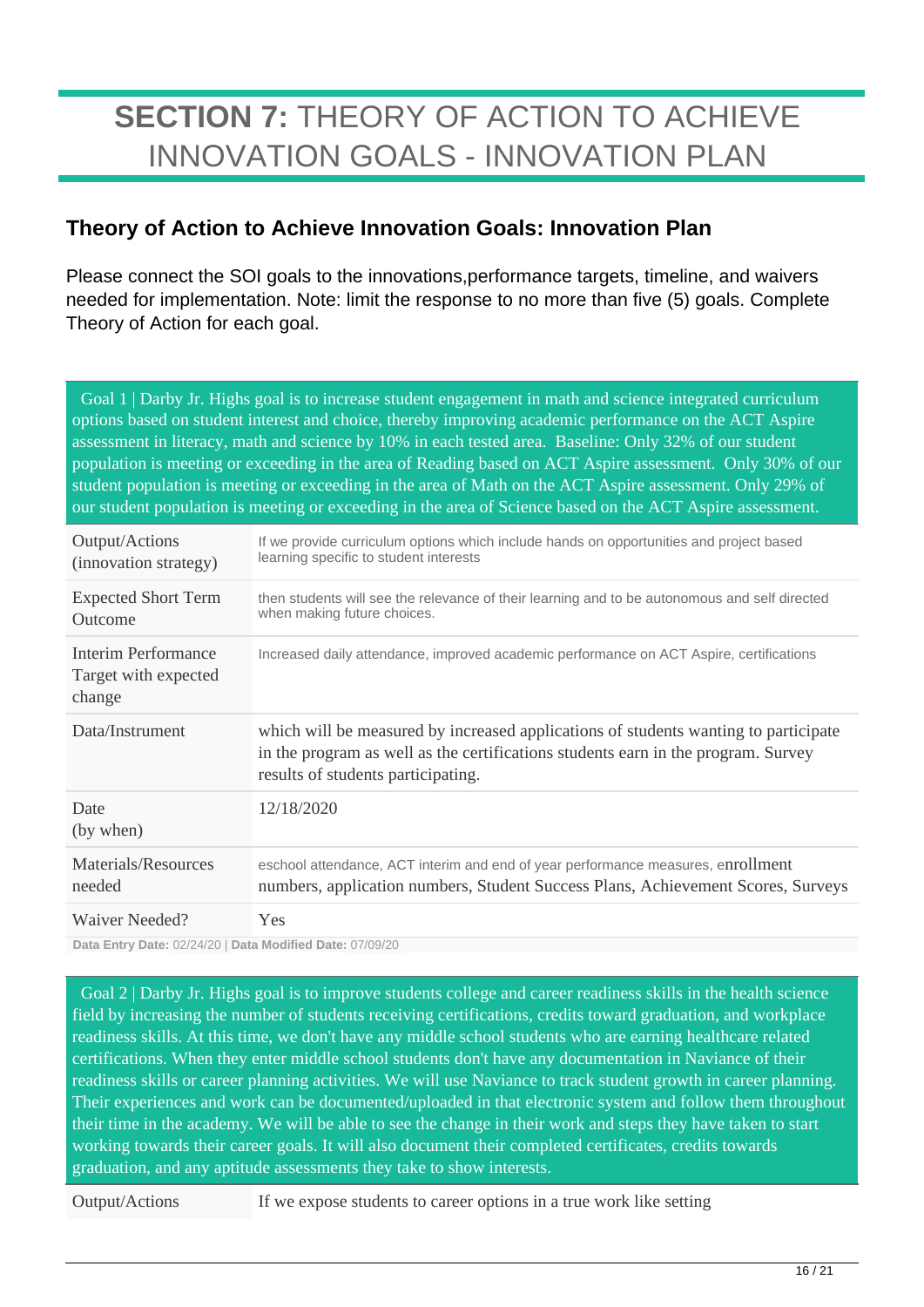| (innovation strategy)                                    |                                                                                                                                                                              |
|----------------------------------------------------------|------------------------------------------------------------------------------------------------------------------------------------------------------------------------------|
| <b>Expected Short Term</b><br>Outcome                    | then they will gain skills and experiences at an early age                                                                                                                   |
| Interim Performance<br>Target with expected<br>change    | and this will lead to students being college and career ready at an early age with<br>strong knowledge of healthcare professions                                             |
| Data/Instrument                                          | which will be measure by certificates earned by students in the program, surveys<br>specific to career knowledge, Student Success Plan conversations, achievement<br>scores. |
| Date<br>(by when)                                        | 12/18/2020                                                                                                                                                                   |
| Materials/Resources<br>needed                            | Enrollment numbers, application numbers, Student Success Plans, Achievement<br>Scores, Naviance documentation                                                                |
| Waiver Needed?                                           | <b>Yes</b>                                                                                                                                                                   |
| Data Entry Date: 02/24/20   Data Modified Date: 07/09/20 |                                                                                                                                                                              |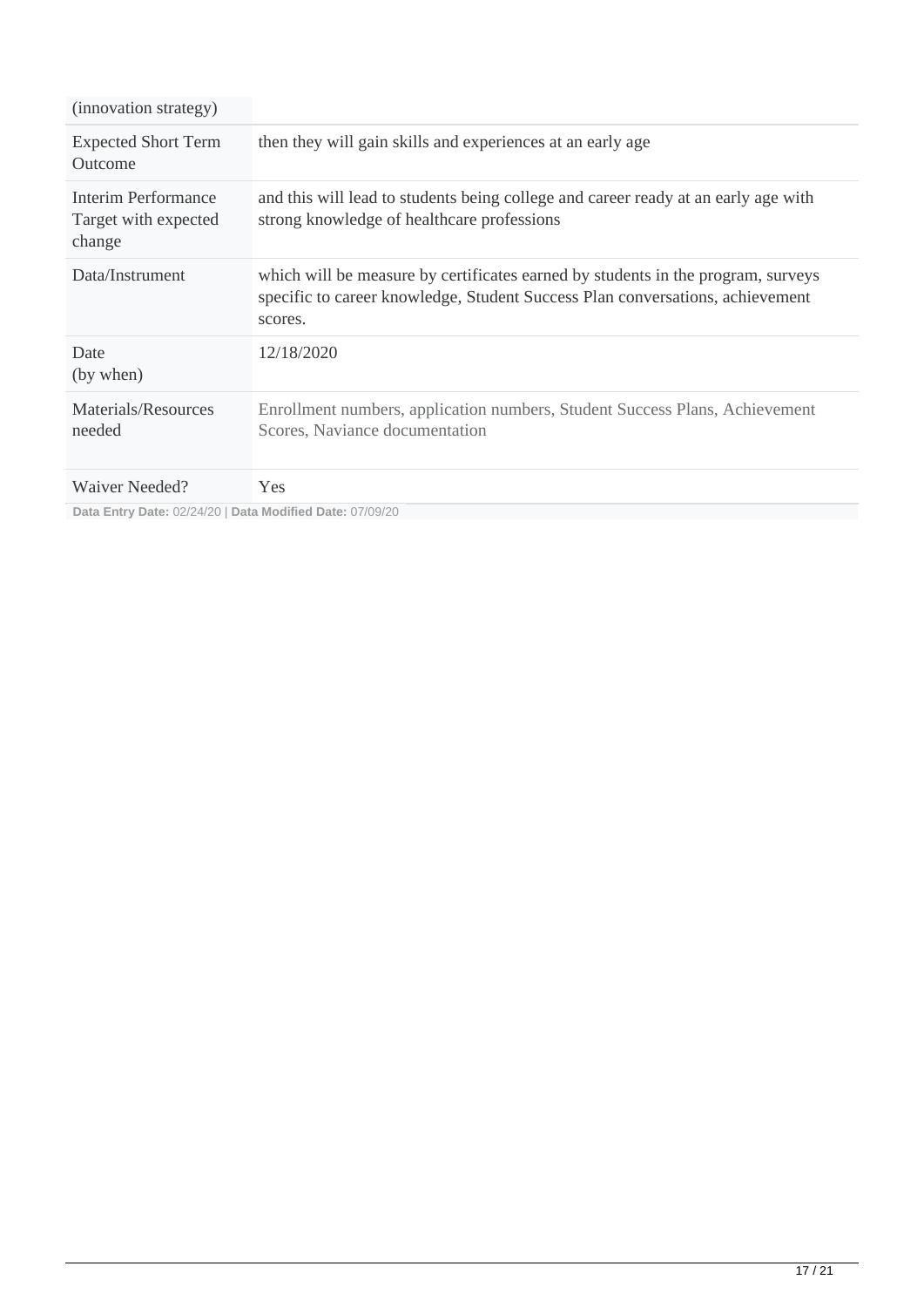# **SECTION 7:** WAIVERS

### **Waivers needed to Achieve Proposed Innovations**

The linked chart may assist: **[Commonly Granted Waivers](http://www.arkansased.gov/public/userfiles/Learning_Services/Charter%20and%20Home%20School/Charter%20School-Division%20of%20Learning%20Services/Applications/Waiver_Document.pdf)**

 Goal 1 | Darby Jr. Highs goal is to increase student engagement in math and science integrated curriculum options based on student interest and choice, thereby improving academic performance on the ACT Aspire assessment in literacy, math and science by 10% in each tested area. Baseline: Only 32% of our student population is meeting or exceeding in the area of Reading based on ACT Aspire assessment. Only 30% of our student population is meeting or exceeding in the area of Math on the ACT Aspire assessment. Only 29% of our student population is meeting or exceeding in the area of Science based on the ACT Aspire assessment.

| Waiver Sought | Ark. Code Ann. $6-16-130(a)$                                                                                                                                                                                                     |
|---------------|----------------------------------------------------------------------------------------------------------------------------------------------------------------------------------------------------------------------------------|
|               | Sections 7.01.1 through 7.01.2 of the DESE Rules Governing Nutrition and Physical<br>Activity and Body Mass Index for Age Assessment Protocols in Arkansas Public Schools                                                        |
|               | Waivers of Standard 1-A.1.2.5 and Standard 1-A.1.2.6 for art and PE.                                                                                                                                                             |
| Rationale     | To implement healthcare curriculum and activities focused at each grade level students will<br>be benefit from having a flexible schedule.                                                                                       |
| Explanation   | We ask for a waiver in order to not provide art and PE. We need additional time in the<br>instructional day to provide healthcare curriculum, CTE support, field trips and guest<br>speakers that align with the programs goals. |

**Data Entry Date:** 05/26/20 | **Data Modified Date:** 07/28/20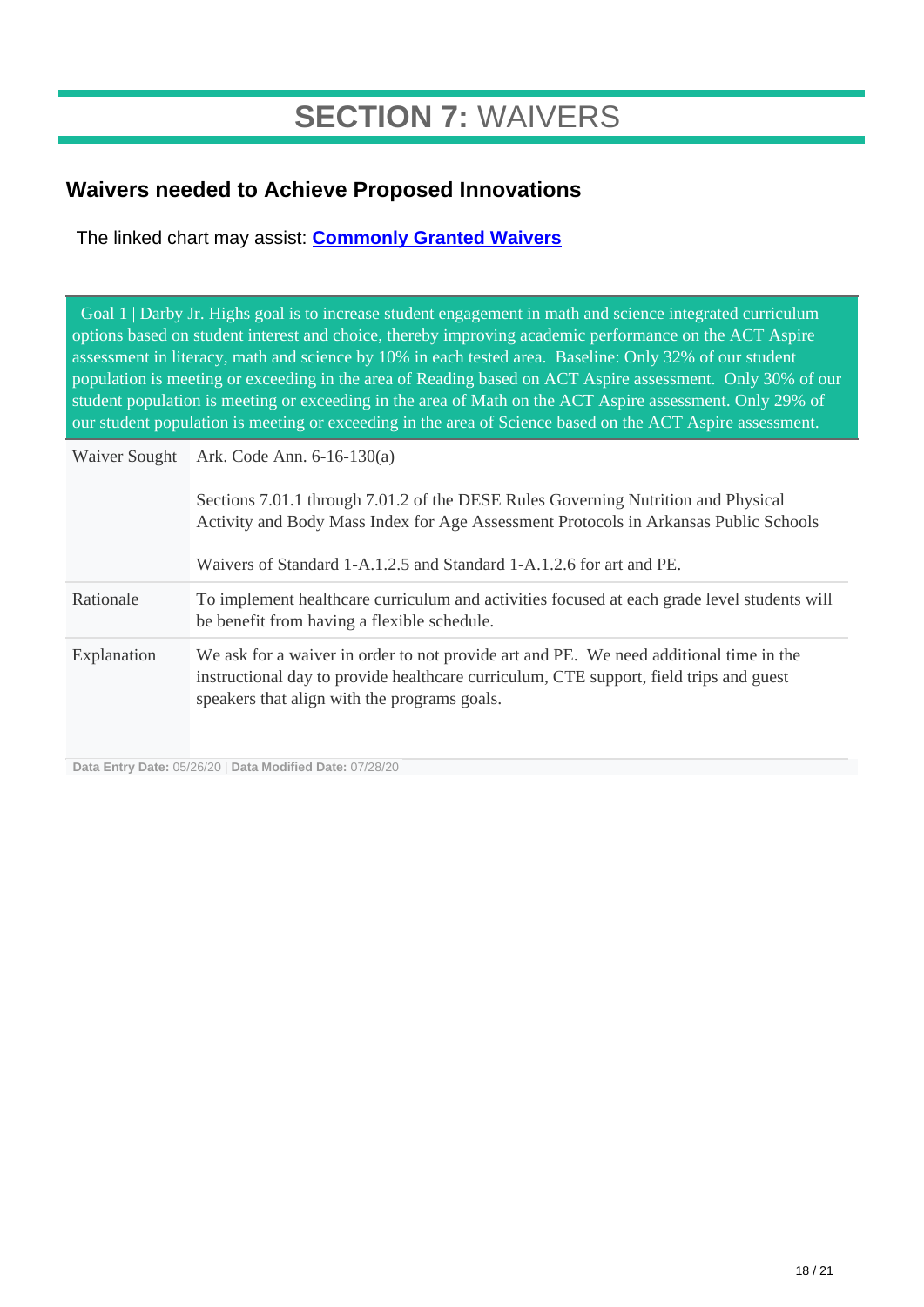# **SECTION 8:** ELECTION RESULTS

### **Election Results**

Faculty and staff of the school must vote on the innovation plan presented by the Council of Innovation. **Sixty percent of all school employees must vote in favor for the application to be submitted to the ADE.**

| 89 |
|----|
| 63 |
| 62 |
|    |
|    |
|    |

**Data Entry Date:** 05/26/20 | **Data Modified Date:** 05/26/20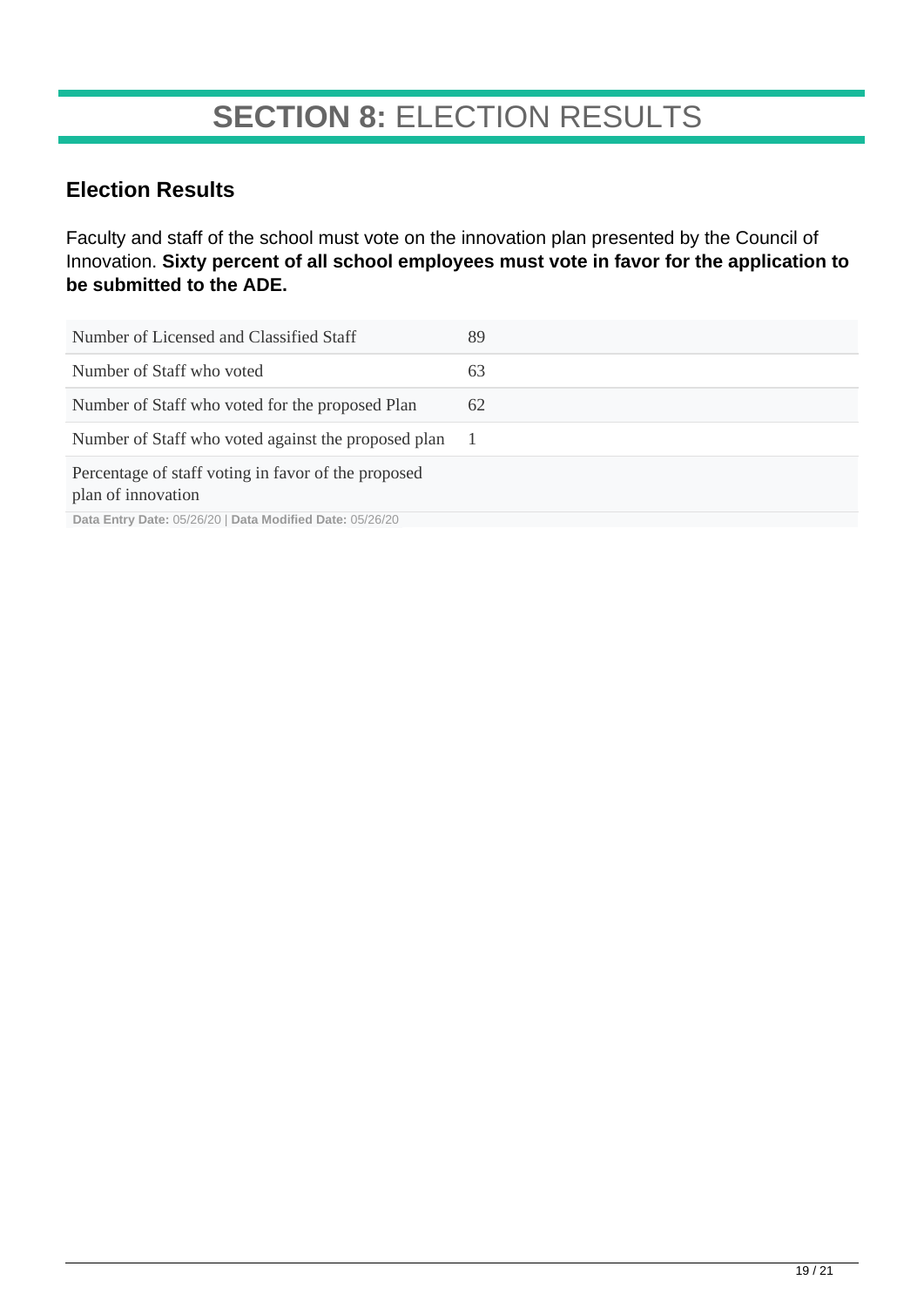# **SECTION 9:** PROFESSIONAL DEVELOPMENT SCOPE

### **2020-21 Professional Development Plan for Innovation Implementation**

**Innovation Strategy:** Provide professional development specific to how to integrate health sciences into all subject areas.

#### **Goals:** Goal 1, Goal 2

| Date             | What?                                                                                                                                                | Purpose (Why?)                                                                                                                                                                                                                                                                                                                         | Target Audience (Who?)                                                                                                                           |
|------------------|------------------------------------------------------------------------------------------------------------------------------------------------------|----------------------------------------------------------------------------------------------------------------------------------------------------------------------------------------------------------------------------------------------------------------------------------------------------------------------------------------|--------------------------------------------------------------------------------------------------------------------------------------------------|
| May-August       | Collaboration with<br>teachers who currently<br>teach at a the Health<br>Science Academy in<br>Springfield MO.                                       | Explore curriculum for<br>core content areas and<br>how to incorporate the<br>healthcare focus into each<br>course. Explore the<br>service learning projects<br>and health course offered<br>by this program to be able<br>to replicate.                                                                                               | <b>Health Science Academy</b><br>instructor (new 6th grade<br>teacher hired for<br>2020-2021 school year)                                        |
| May-August       | Collaboration with<br>community health<br>partners.                                                                                                  | Identify how local<br>healthcare agencies can<br>provide mentors,<br>speakers, and resources to<br>help support the academy.                                                                                                                                                                                                           | <b>Health Science Academy</b><br>Instructor (new hire for<br>6th grade cohort<br>2020-2021), Darby<br>principal and local<br>healthcare leaders. |
| Fall 2020        | Site visit to the Health<br>Science Academy in<br>Springfield MO                                                                                     | Develop vision of future<br>possibilities for additional<br>cohorts of students.                                                                                                                                                                                                                                                       | School of Innovation<br>council members                                                                                                          |
| July-August 2020 | Book study- "Project<br>Based Teaching: How to<br>Create Rigorous and<br><b>Engaging Learning</b><br>Experiences" by Suzie Boss<br>with John Larmer. | In this book, Suzie Boss<br>and John Larmer explore<br>the seven practices<br>integral to Project Based<br>Teaching:<br>• Build the Culture<br>• Design and Plan<br>• Align to Standards<br>• Manage Activities<br><b>Assess Student</b><br>Learning<br>• Scaffold Student<br>Learning<br>• Engage and Coach<br>For each practice, the | <b>HSA</b> Teacher                                                                                                                               |
|                  |                                                                                                                                                      | authors present a wide                                                                                                                                                                                                                                                                                                                 |                                                                                                                                                  |